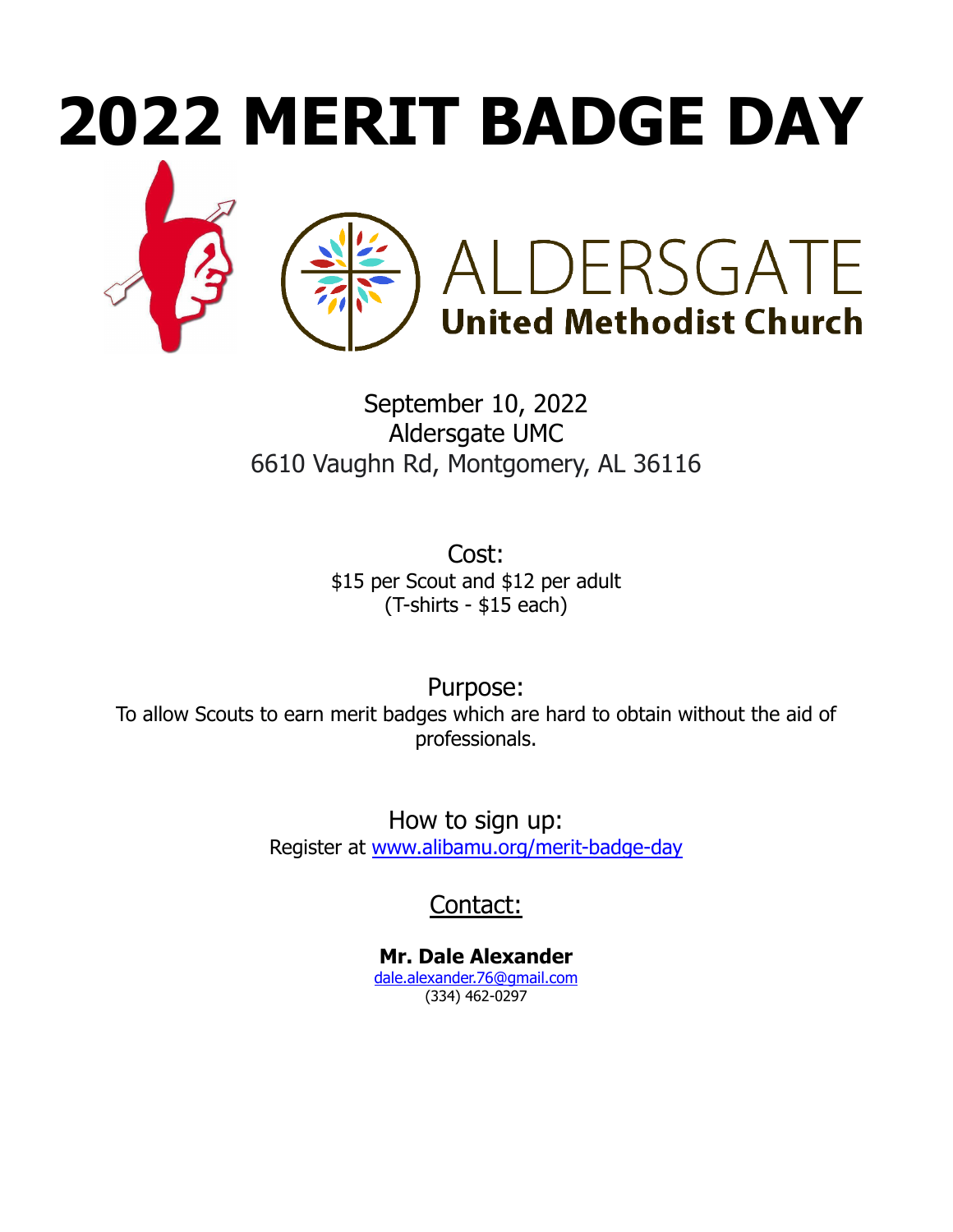## **Dear Scouting Representative,**

Alibamu Lodge 179 will be hosting a Merit Badge Day on September 10, 2022, at Aldersgate UMC in Montgomery. The program will be a one-day event with professionals in their fields directing the curriculum in their fields of study.

Within this packet, you will find an insurance policy notification and an information sheet. This year, all registration and payments must be made online at [www.alibamu.org/merit-badge-day](https://www.alibamu.org/merit-badge-day). Each Scout and adult wishing to participate should register online no later than September 1, 2022. A late fee will be charged for each registration completed after this date. Please note that due to the limited resources, facilities, and safety conditions, there will be a "first come, first serve" basis.

The fee for each youth participant will be \$15.00 and the cost for each adult will be \$12.00. This fee covers the facility, meals, an event patch, and needed materials for the merit badge programs. Each troop attending MUST have at least one adult attending as a leader. **For every four youth participants, one adult can attend at no extra cost. Free adults must be registered by the late fee date to take advantage of the free participation fee.**

Also, I kindly ask that each Scout bring pen or pencil and paper because notes will need to be taken. Further, each Scout should review the requirements for his selected class as some merit badges have special requirements (e.g. the first requirement of Sustainability must be completed before attending Merit Badge Day).

Please check [www.alibamu.org/merit-badge-day](http://www.alibamu.org/merit-badge-day) for possible merit badge additions and any special instructions. If you have any further questions, please email Mr. Dale Alexander ( [dale.alexander.76@gmail.com](mailto:dale.alexander.76@gmail.com) ) with the subject being Merit Badge Day. We look forward to seeing you at Aldersgate UMC this fall.

A list of classes offered and online registration is available at the same web address.

Yours in Scouting,

John L 2022 Merit Badge Day Chairman